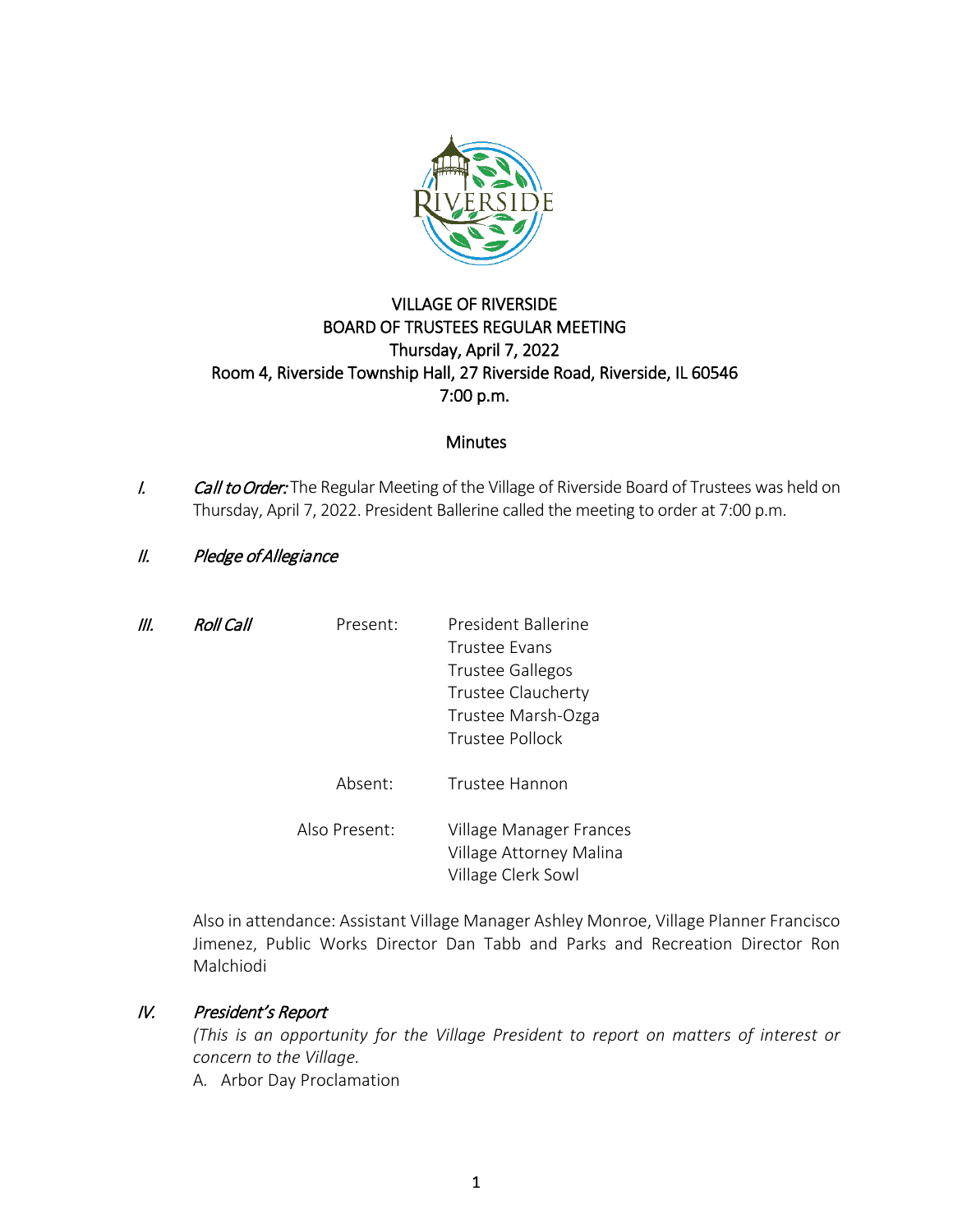President Ballerine recited the proclamation.

# V. Manager's Report

*(This is an opportunity for the Village Manager to report on matters of interest or concern*  to *the Village.)* None.

## VI. Resident Comments – Non-Agenda Items

*(This is an opportunity for members of the audience to speak about matters that are not included on this agenda. Residents may speak to matters on the agenda as those items are brought up and they are recognized by the Village President.)* None.

# VII. Consent Agenda

*(Matters on the Consent Agenda will be considered by a single motion and vote, because they have been fully considered by the Board at a previous meeting, or have been determined to be of a routine nature. Any member of the Board of Trustees may request that an item be moved from the Consent Agenda to Pending or New Business for separate consideration.)*

- A. Approve Voucher List of Bills April 7, 2022
- B. Approve Village Board of Trustees Regular Meeting Minutes March 17, 2022
- C. Review and File Community Development January 2022 Monthly Report
- D. Review and File Police and Fire and Community Development February 2022 Monthly Reports
- E. Review and File TOD Zoning Code Update Steering Committee Meeting Minutes September 16, 2021 and October 18, 2021
- F. Review and File Parks and Recreation Board Meeting Minutes January 31, 2022 and February 28, 2022
- G. Review and File Historical Commission Regular Meeting Minutes February 21, 2022
- H. Review and File Riverside TV Commission Regular Meeting Minutes February 14, 2022
- I. A Resolution Appointing a Delegate and an Alternate Representative to the Board of Directors of the Intergovernmental Risk Management Agency (IRMA)
- J. A Resolution Authorizing the Provision of Commission Cards for Auxiliary Police Corps Members and Brookfield Zoo Police Officers
- K. A Resolution Authorizing Revised Emergency Mutual Aid Agreement with the Major Case Assistance Team (MCAT)
- L. A Resolution Authorizing the sale or disposal of personal property owned by the Village of Riverside
- M. Motion to Approve a Special Event Application for the Riverside Junior Woman's Charity Brew Fest to be held at the Riverside Swim Club on April 23, 2022
- N. Motion to Approve a Special Event Application for the Riverside-Brookfield Jr. High Cross Country Meet to be held at Indian Gardens on May 4, 2022
- O. Motion to Approve a Special Event Application for the St. Mary Church Ultimate 80's Party to be held at the St. Mary Parish Center on May 14, 2022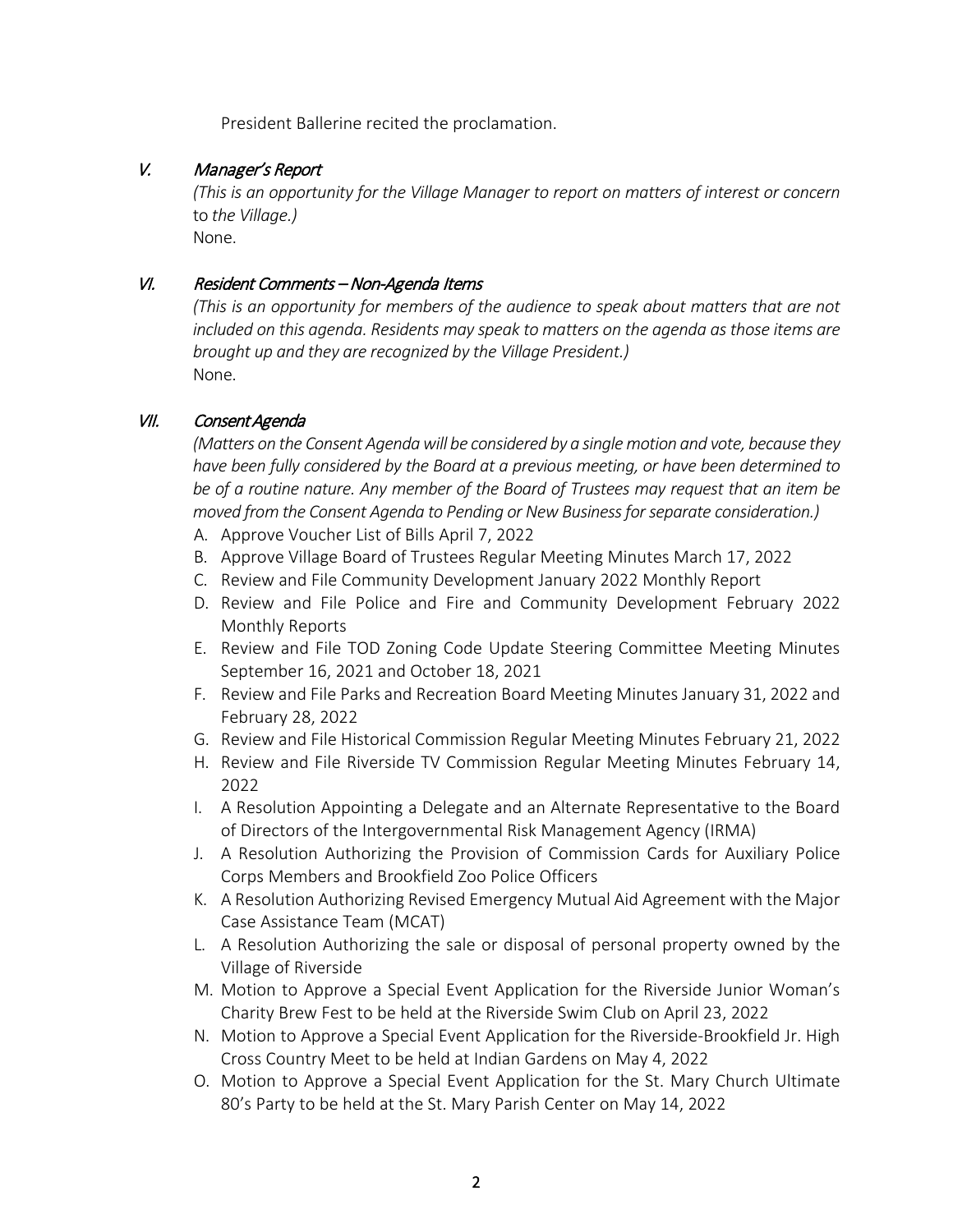- P. Motion to Approve a Special Event Application for the Riverside Township Lions Club Chicken Dinner to be held at Riverside Presbyterian Church on May 15, 2022
- Q. Motion to Approve a Special Event Application for the Riverside Public Works Department Household Hazards Disposal, Recycling and Shredding Event to be held at the Public Works building on May 21, 2022
- R. Motion to Approve a Grievance Settlement Agreement regarding Christmas Holiday Pay between the Village of Riverside and Illinois Fraternal Order of Police Labor Council/Lodge #39

President Ballerine called for a motion and second to approve the Consent Agenda. Trustee Gallegos made a motion to approve the consent agenda. Trustee Marsh-Ozga seconded the motion.

AYES: Trustee Evans, Gallegos, Claucherty, Marsh-Ozga and Pollock NAYES: None. Motion passed.

### VIII. Department, Board and Commission Reports

*(This is an opportunity for Commissioners and Board Members to update the public and the members of the Village Board regarding items of interest or concern to the Village.)* None.

## IX. Pending Business

*(This agenda item includes discussion and/or action on matters previously presented to the Board of Trustees.)*

A. An Update Regarding Zoning Ordinance Amendments with regards to Accessory Buildings

Village Planner Jimenez stated that in October 2021, the Board of Trustees considered a recommendation from the Planning and Zoning Commission (PZC) to amend sections of the Zoning Ordinance related to accessory buildings and home occupation. At that time, there was Board support to modify and clarify some of the proposed language, and return those modifications to Planning and Zoning for further consideration. The Board accepted Trustee Pollock's offer to act as the liaison to work with Village Staff on the project. Trustee Pollock and Staff met several times through Fall 2021 and early Spring 2022 to discuss the proposed amendments and recommendations. Updates were shared with the Board in November 2021 and February 2022. Staff proceeded under the premise that the Board would like to consider amendments that would expand residents' ability to use accessory buildings, with a primary focus on garages, for additional uses beyond storage of vehicles and other household items. In particular, there was consideration of amendments that would be necessary to allow the use of an accessory building as a work-from-home office, a bonus room, hobby shop, and other activities typical of a single-family residential property. The redline draft amendments include the following: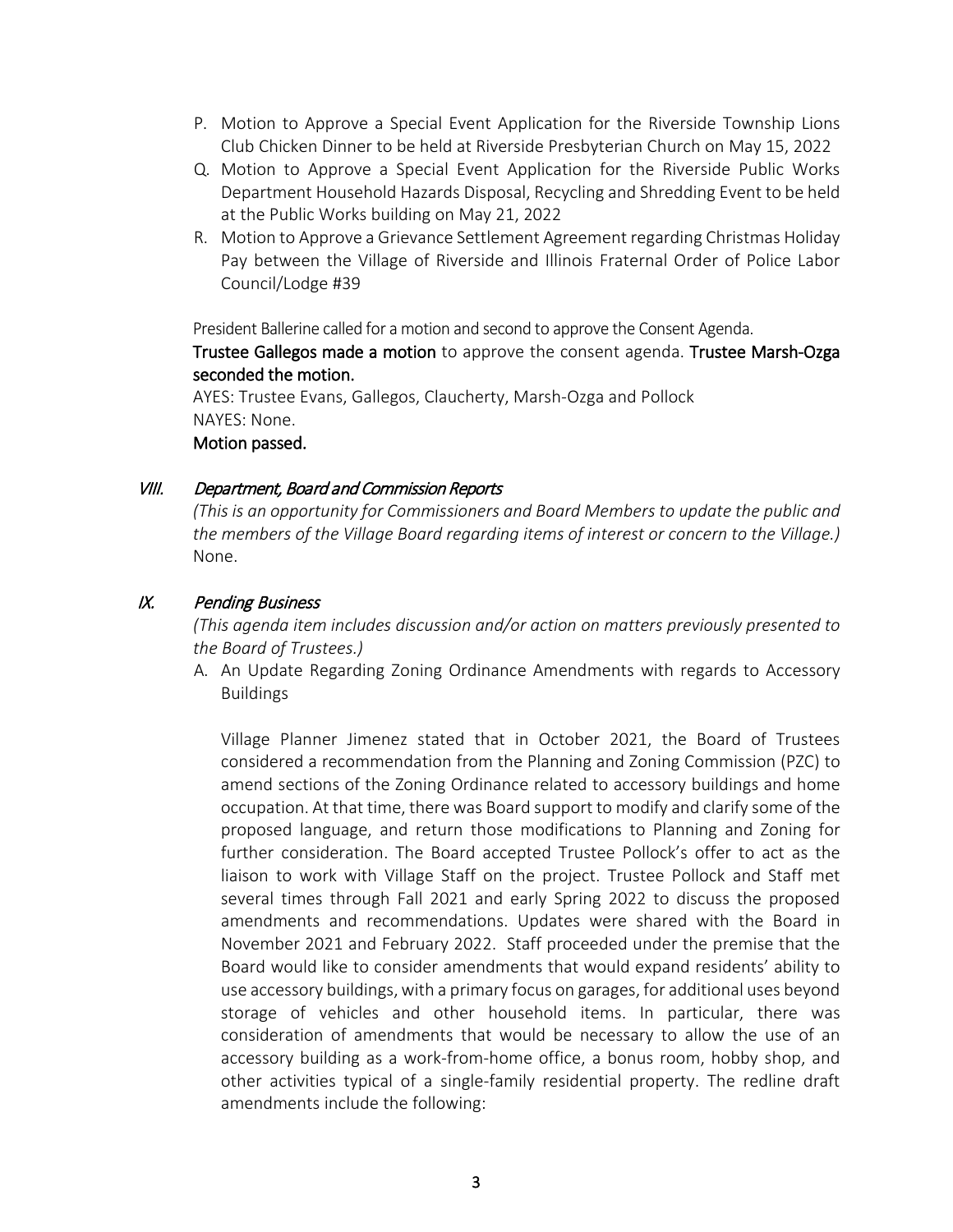- 1) Recommends changes to definitions of accessory buildings and accessory structures with the intent to clarify differing regulations for Accessory Structures and for Accessory Buildings.
- 2) Expands permitted use of accessory structures; this is the primary consideration for the Board of Trustees and the Planning and Zoning Commission.
- 3) Clarifies but does not change the permitted height of accessory buildings.
- 4) Allows plumbing in accessory buildings.

Jimenez stated that, with the Village Board's permission, staff is prepared to bring these recommendations to the Planning and Zoning Commission for review and subsequent public hearing for adoption of certain text amendments.

Trustee Pollock added that the substantive amendments suggested have to do with the use of accessory buildings, they do not propose changes to bulk use regulations.

Trustee Claucherty asked about the 12% combined maximum ground floor area requirement for detached accessory buildings with a maximum allowed size of 800 square feet per building. Trustee Pollock clarified that the total area of accessory buildings cannot exceed 12% and each individual building cannot exceed 800 square feet.

Trustee Gallegos asked how practical the 18-foot height requirement is considering larger vehicles. President Ballerine stated that it is practical. Gallegos also expressed desire for a 10-foot limit on the second floor as opposed to 7-feet to accommodate taller individuals. Trustee Pollock clarified that would require bulk code regulation changes, stating that his focus was on the use of accessory buildings. There was not consensus from the Board to consider bulk code regulations changes on the current item at this time.

Trustee Claucherty asked for an estimate of the square footage for usable space according to the suggested code changes. Pollock responded a 12-by-12 foot room with 7-foot clearance would be acceptable.

Trustee Marsh-Ozga suggested if Section 10-7-3 be further cleaned up to replace the word "structures" with "buildings." Trustee Pollock stated that Section 10-7-3 should also be renamed, "Accessory Buildings, Structures and Uses."

Consensus: Send the proposed code amendments as redlined to the Planning and Zoning Commission for review and subsequent public hearing for adoption.

B. Landscaping and Building Contractor Education and Enforcement Efforts

Assistant Village Manager Monroe stated that, at the March 3, 2022 Village Board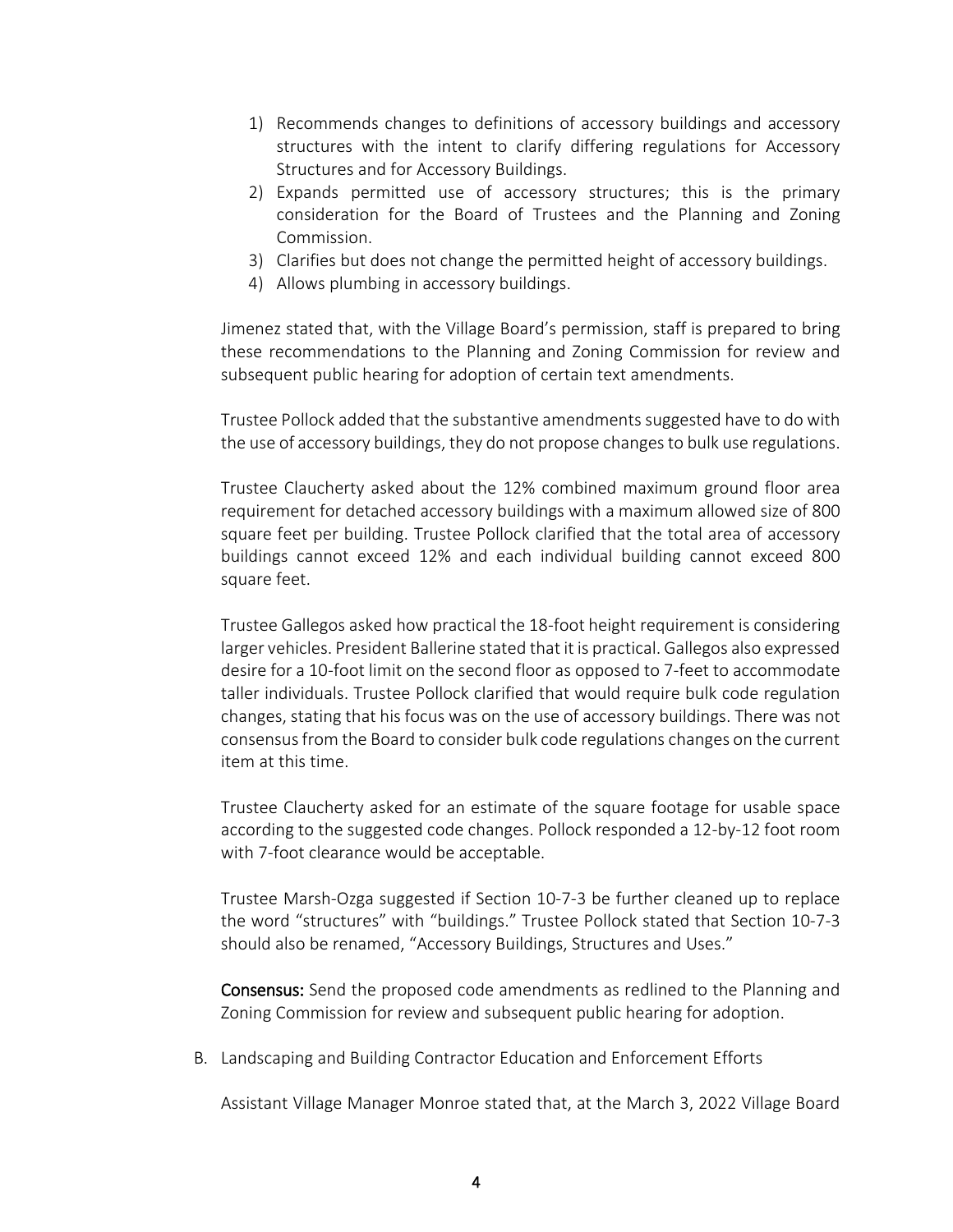meeting, staff provided research regarding the possibility of requiring landscaping and snow removal contractors to register with the Village. Rather than requiring contractors to register, the majority of Village Board members recommended providing educational information to contractors and establishing a plan for enforcement. Staff has prepared draft materials for review by the Village Board. If this is the direction the Board would like to proceed, staff will complete design of materials and begin sharing the information.

President Ballerine asked about moving the approved hours of work for landscapers past 7:00 a.m. Trustee Claucherty added that she has received feedback from residents that 7:00 a.m. is too early, but ultimately concluded that she's ok with it, recognizing that most of landscaping work takes place in the heat of the summer. Trustee Marsh-Ozga also added that she has received resident feedback on the hours and noise of landscape contractors. Marsh-Ozga added it might be a good opportunity to encourage contractors to use electric powered equipment, allowing such equipment to be used earlier in the morning (and prohibiting gas powered equipment). Village Manager Frances added that Public Works currently begins work at 7:00 a.m. and that, while they use some electric powered equipment, a lot of their equipment is gas powered. Discussion continued surrounding the feasibility of pushing the allowable time to later in the morning and encouraging electric powered equipment.

Public Works Director Tabb stated that the Public Works Department has recently began evaluating and adding alternative equipment to replace gas-powered equipment. Tabb added that, at the moment, they have not come across any technology that would be capable of sustaining the amount of work that the department's gas powered mowers currently do. President Ballerine added that contractors are most likely confronted with the same issue in that they are running their equipment for many hours each day. Ballerine also added that a reminder should be added to the communication materials urging contractors to not let their equipment idle when not in use.

Trustee Marsh-Ozga asked staff to add a reminder to the communication materials on when tree trimming is appropriate.

C. A Resolution Revising Policy for Village Sponsorship or Support of Special Events

Finance Director Johns stated that, at their August 19, 2021 meeting, the Village Board discussed the Village's special event application policy and procedure. The Board directed staff to make the following changes to the special event policy:

- The reimbursement for Village services would be changed from the Parks and Recreation Department to the Village of Riverside, decreasing the reimbursement rate from 120% to 100%.
- Special events would remain on the consent agenda for Board approval,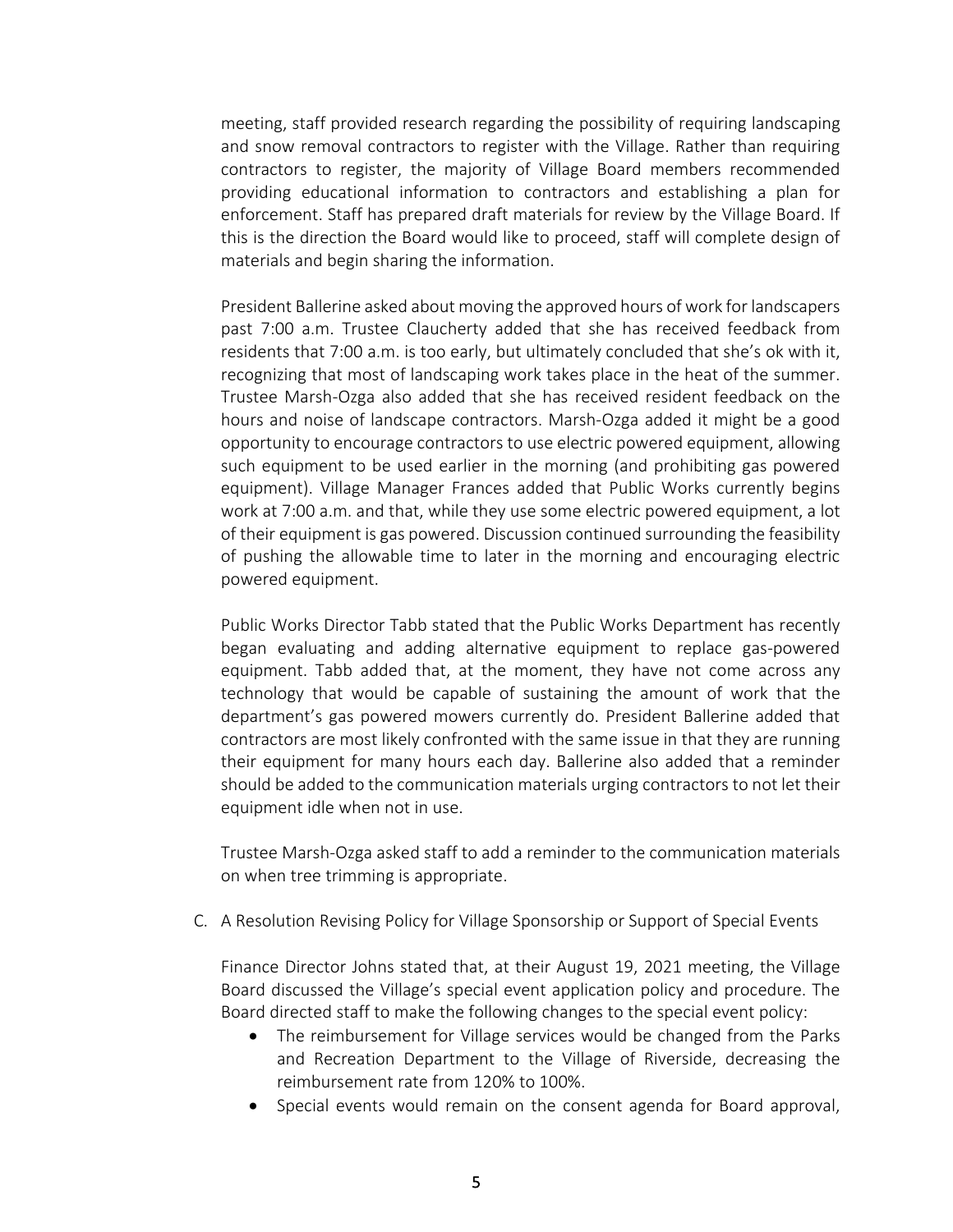however; an alternate date/inclement weather line would be added on the special event application, preventing applicants from having to come back to the Board for approval for the same event.

Johns added that staff has made several changes to the Village's Special Event application and policy, proposing adjustments to cover Village costs. Among the suggested changes is removal of the daily barricade fee (of \$1 per barricade), the addition of a \$10 application fee (to offset the barricade fee revenue), adjustment of the special fencing/signage installation and trash disposal rate to a \$60 hourly rate and an adjustment of the hourly rate of sworn police personnel to \$85.

President Ballerine called for a motion and second to approve the resolution.

Trustee Gallegos made a motion to approve the resolution. Trustee Marsh-Ozga seconded the motion.

AYES: Evans, Gallegos, Claucherty, Marsh-Ozga and Pollock NAYES: None. Motion passed.

D. Discussion Regarding Capital Projects for Green Spaces

Finance Director Johns stated that, at the March 3, 2022, Board Meeting, the Board reached consensus on allocating the State of Illinois Capital Grant Funds for Green Spaces to the annual tree contracts(s) with D Ryan Tree and Landscape Service, LLC. On March 21, 2022, the Parks and Recreation Board discussed the proposed options for the Capital Grant for Green Spaces. Based on that discussion, the Parks and Recreation Board recommended the following projects:

- Athletic Field at Indian Gardens
- Sidewalk and access into Turtle Park and Big Ball Park (Longcommon & Nuttall).

The consensus of the Parks and Recreation Board was that the athletic field would provide increased opportunities for recreation and programming, while the sidewalk would address safety concerns at Turtle and Big Ball Parks. Currently, there are no sidewalks or access to Turtle Park on Longcommon or Shenstone Road, which forces individuals to cross the street without a crosswalk and navigate the curb. There is also no sidewalk or curb cut to provide access into Big Ball Park.

It was also noted that based on feedback received from the Village Board, the Parks & Recreation Department will tidy up and add material to the path at Patriots Park this spring.

Johns stated that staff is looking for Board direction on whether these projects are desirable and if the projects should be completed in 2022 or presented with the 2023 budget.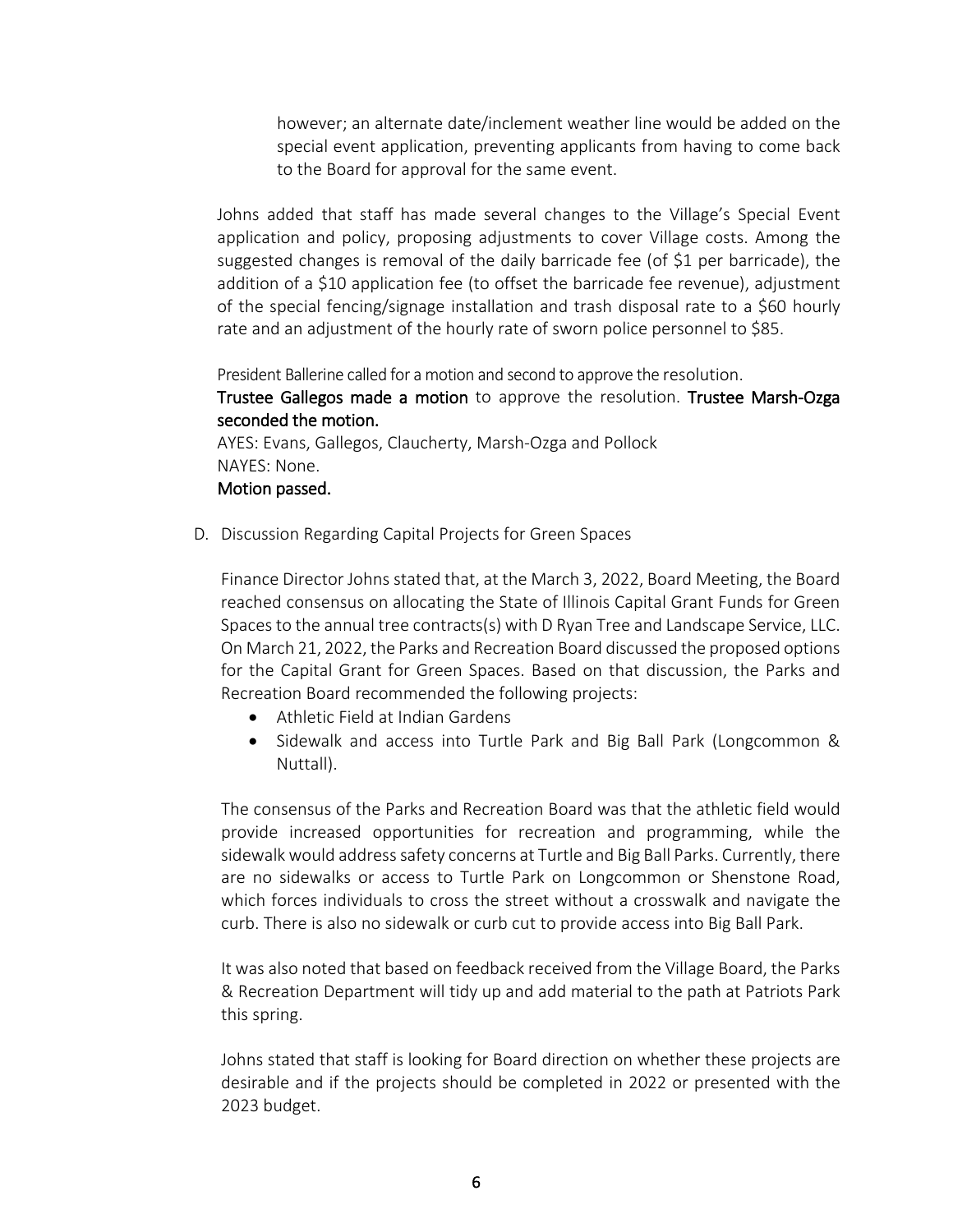Trustee Marsh-Ozga stated that she is reluctant to allocate budget funds for the installation of a sidewalk at Turtle and Big Ball Parks at the moment due to proposed replacement of greenspace with hardscape. Marsh-Ozga added that the proposal should receive input and analysis from the Landscape Advisory and Preservation Commissions.

Trustee Evans expressed support of the sidewalk access into Turtle and Big Ball Parks, but echoed Trustee Marsh-Ozga's concerns about the trees at the site as well as obtaining support from commissions prior to allocating budgetary funds for the project.

Village Manager Jessica Frances stated that, according to the Village code, projects in the parks does not require Landscape Advisory and/or Preservation Commission review and approval. However, the Board has asked staff to bring certain items to those commissions in recent history. Frances asked if the Board would like to see changes made to the Village to require the review of these items by the Preservation and Landscape Advisory Commission. Village Attorney Malina stated that the code could be amended so that the Board could waive approvals from certain commissions when necessary (when time is of the essence). There was not consensus amongst the Board member to update the Village Code and change the process. The Board will continue to defer to commissions for certain projects in parks as desired.

Consensus: To go forward with the Parks & Recreation Board's recommendation to install an athletic field at Indian Gardens. Also, to go forward with the Turtle and Big Ball Park sidewalk, however, staff must complete a tree survey, provide an updated rendering of the placement of the path, as well as seek feedback from the Landscape Advisory and Preservation Commissions. In the case that the commissions do not support the sidewalk, staff will use the sidewalk quantities to replace other sidewalk squares within the Village.

### X. New Business

*(This agenda item includes discussion and/or action on matters not previously presented to the Board of Trustees.)*

A. A Resolution Authorizing Execution of a License Agreement for non-exclusive use of public property – Train Station occupancy and use – Gears 2 You

Assistant Village Manager Monroe stated that, in early 2022, the Village Manager's Office was approached by individuals with interest in opening a business inside the former kitchen area (locked area on the east side of the station). Village staff reviewed business proposals and provided information to the Village Board. A determination was made to pursue a month-to-month license agreement with Gears 2 You, a local bicycle repair shop.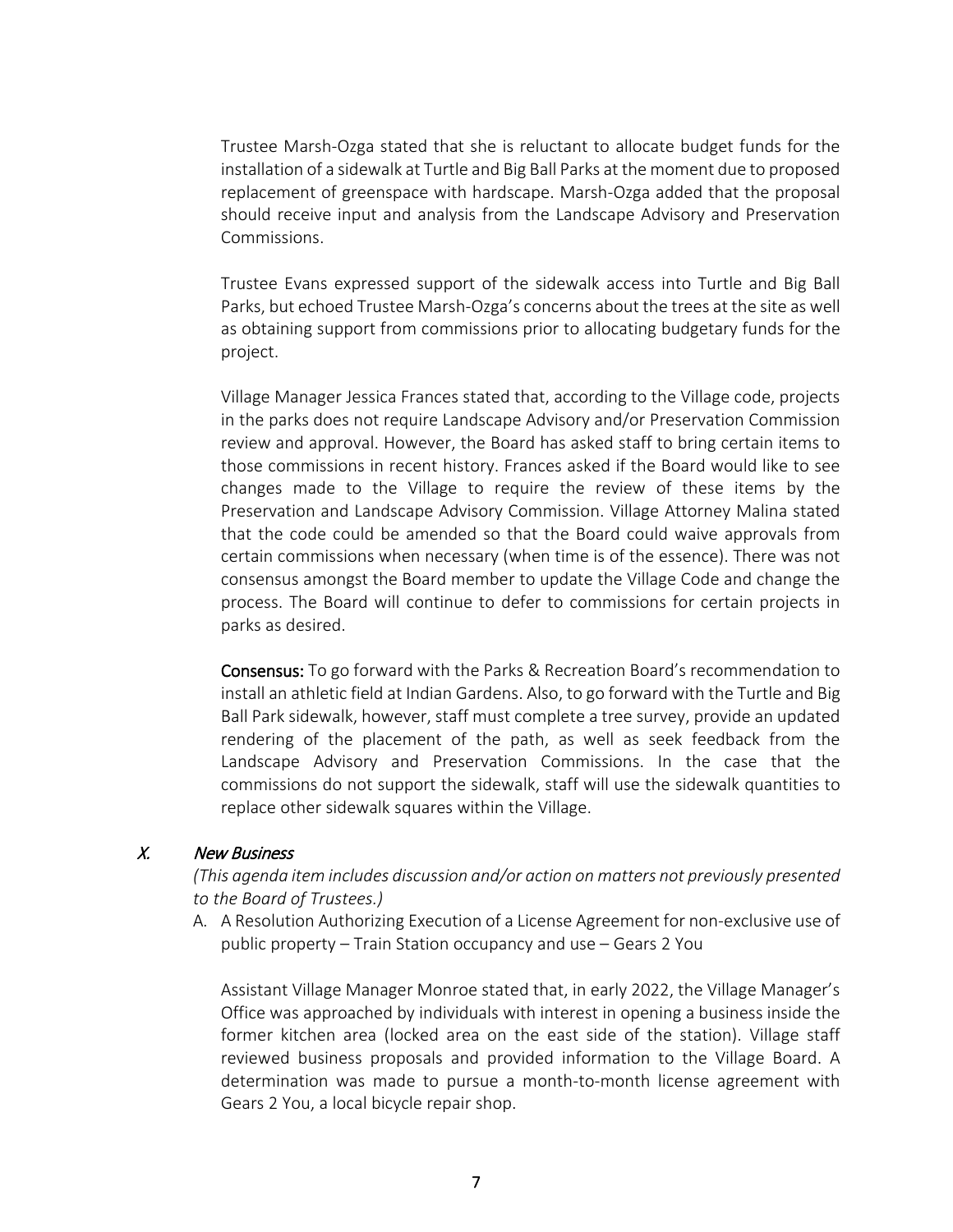Monroe added that the opportunity to license the train station's storage area (former kitchen area) to a growing local business with a need for brick and mortar space will also potentially reactivate the downtown location for rail passengers and community members. A license provides the village flexibility in determining the timeframe of occupancy and fees for use of the space, incorporates guidelines and expectations for allowed use of the assigned area, and ensures that the business is a non-exclusive use of the train station, permitting additional village and community events to occur. Despite the license being for a non-exclusive use, with this particular type of use, Gears 2 You will be generally limited to use of the locked kitchen area, and organizations renting the main lobby area will likely not have access to a preparation or storage area as had been permitted in recent years. The stationmaster booth in the center of the lobby will remain unoccupied and may be a useable event storage or preparation space if necessary.

Riverside residents Paul MacNerland and Peter Janunas of Gears 2 You introduced their business and expressed their excitement and desire to become a part of the Riverside community, especially considering the number of cyclists that travel through Riverside.

President Ballerine stated his excitement for Gears 2 You and involvement with the Riverside community and various events.

President Ballerine called for a motion and second to approve the resolution.

Trustee Gallegos made a motion to approve the resolution. Trustee Claucherty seconded the motion.

AYES: Evans, Gallegos, Claucherty, Marsh-Ozga and Pollock NAYES: None. Motion passed.

B. An Ordinance Amending the Village Code of the Village of Riverside, Illinois, relative to Outdoor Cafés

Finance Director Johns stated that the Economic Development Commission recommended at their March 10, 2022, meeting to remove the \$25 annual permit fee for outdoor cafés in an effort to support local Riverside restaurants. The waiving of the outdoor café permit fee will have minimal financial impacts on the Village. Businesses interested in continued operation of outdoor cafes will still need to follow all other permitting requirements.

Trustee Pollock asked staff to look at the outdoor café design standards. Assistant Village Manager Monroe stated that, in previous conversations at Planning and Zoning Commission meetings, outdoor café standards will be analyzed as part of the Transit-Oriented Development Zoning Code update.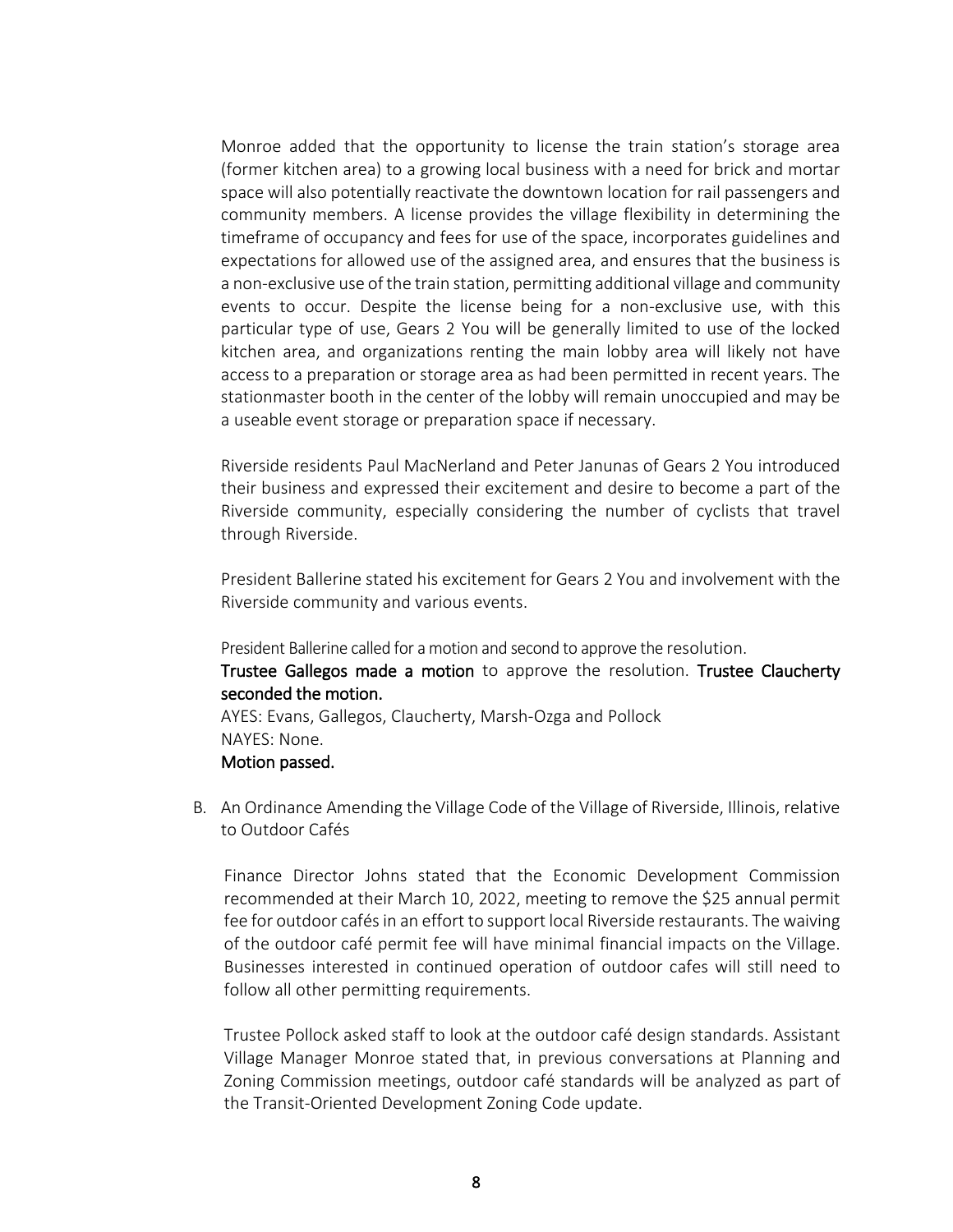# Trustee Gallegos made a motion to approve the ordinance. Trustee Marsh-Ozga seconded the motion.

AYES: Evans, Gallegos, Claucherty, Marsh-Ozga and Pollock NAYES: None. Motion passed.

C. Discussion Regarding New Parking Lot and Parking Spaces

### 3320 S Harlem Avenue lot:

Finance Director Johns stated that the parking lot at 3320 S. Harlem Avenue is now available for Village use. If the Village keeps the lot for parking, the Village will need to activate the existing lights and restripe the lot at minimal cost. This lot has the potential for 23 parking spaces, including 19 standard spaces and 2 ADA accessible spaces. Options for use of this lot include:

- Quarterly Commuter/24 Hour Parking
- Hourly Parking
- Business Parking
- Sell the lot
- Amazon Lockers
- Lease spots

President Ballerine asked if it would be possible to have both metered parking and lease certain spots. Village Attorney Malina stated that the parking spaces could be segmented as suggested.

Village Manager Frances asked if the Village could charge different rates for the 3320 S. Harlem Avenue lot versus the Village's other lots. Attorney Malina stated that he would have to check the BNSF agreement for commuter lots, but noncommuter lots have no restrictions.

Consensus: Staff will come back and update the Board with how many spots the Village will designate for commuters and businesses, providing feedback on the volume of community interest in those spots. Staff will also provide any feedback related to amending the fee structure for the various spots. The Village will also begin restriping the parking lot so it can be utilized. The lot will also be considered for Amazon lockers.

### Parking Lot 8:

Finance Director Johns stated that Parking Lot 8 now has 12 additional spaces available due to the approval of the First American Bank agreement. Options for those additional spots include: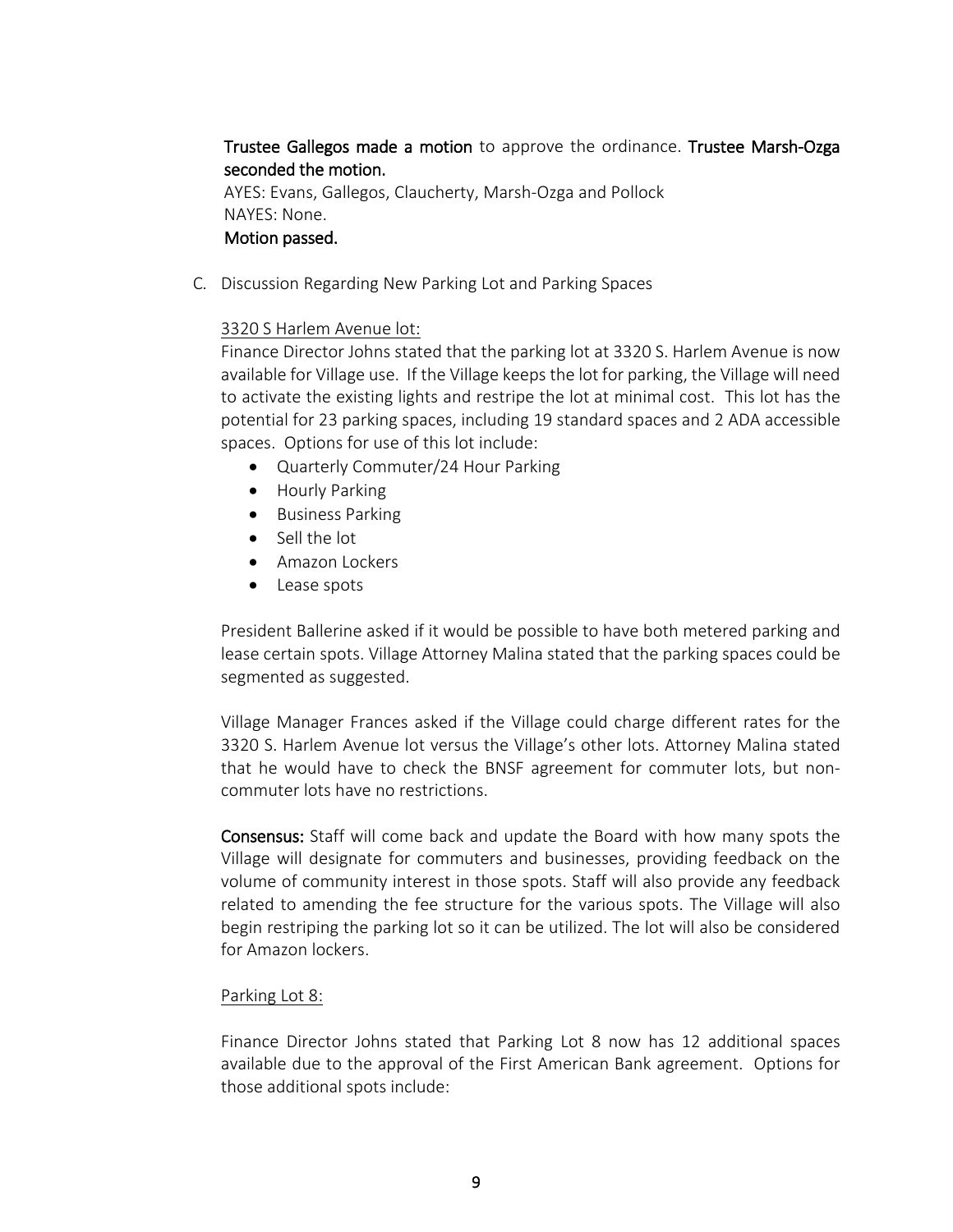- Quarterly Commuter Parking
- Business Parking
- Long Term Lease
- Amazon Lockers (desirable from Economic Development Commission)

Trustee Evans inquired if the contract for the First American Bank spots had been finalized and if the spots were assigned in the contract. Director Johns stated that the contract was approved, however, staff is still working on clarifying the language regarding the lot signage. Director Johns stated that the spots were not fully assigned yet. Johns noted that the spots along the railroad tracks are most desirable for commuters. Trustee Evans stated her preference that the 5 business bank spots be moved to the back along the tracks. Evans then asked about signage for the lot, to which Village Manager Frances stated would be evaluated and updated once staff has direction on the allocation of spaces.

Trustee Marsh-Ozga stated that the walk over the tracks for business owners is burdensome for businesses on the south side of the tracks. Marsh-Ozga added that it is also burdensome to have a two hour time limit for parking on the south side of the tracks. Marsh-Ozga stated that the Village should consider providing something for those businesses or extend the time limit. Frances asked Marsh-Ozga how far down the street the Village would allow longer parking, keeping the abutting residential properties in mind. Frances added that if some of the spaces in Lot 8 are allocated for businesses (similar to East Burlington), it would be on a first-come first-serve basis.

Trustee Evans suggested that spots 20-25 to be allocated for patron parking. President Ballerine and Trustee Marsh-Ozga suggested that the spaces remain to be for commuters only.

Trustee Evans and Marsh-Ozga suggested that spots 33-37 (bank) be moved back to spots 26-30. Trustee Evans then suggested that spots 31-37 should be converted into business/patron parking.

Consensus: Spots 20-25 along tracks will be quarterly commuter spots, spots 26-30 will be the bank's, and spots 31-37 will be metered.

Consensus: After conversation on Lot 8, the Board revisited the discussion on the 3320 S Harlem lot and reached a new consensus that there will be a mix of quarterly and metered spots there.

### XI. Trustee Reports and Communications

*(This is an opportunity for Trustees to inform residents of events or items of special interest.)*

Trustee Claucherty recognized Riverside resident Sarah Wood for her performance at